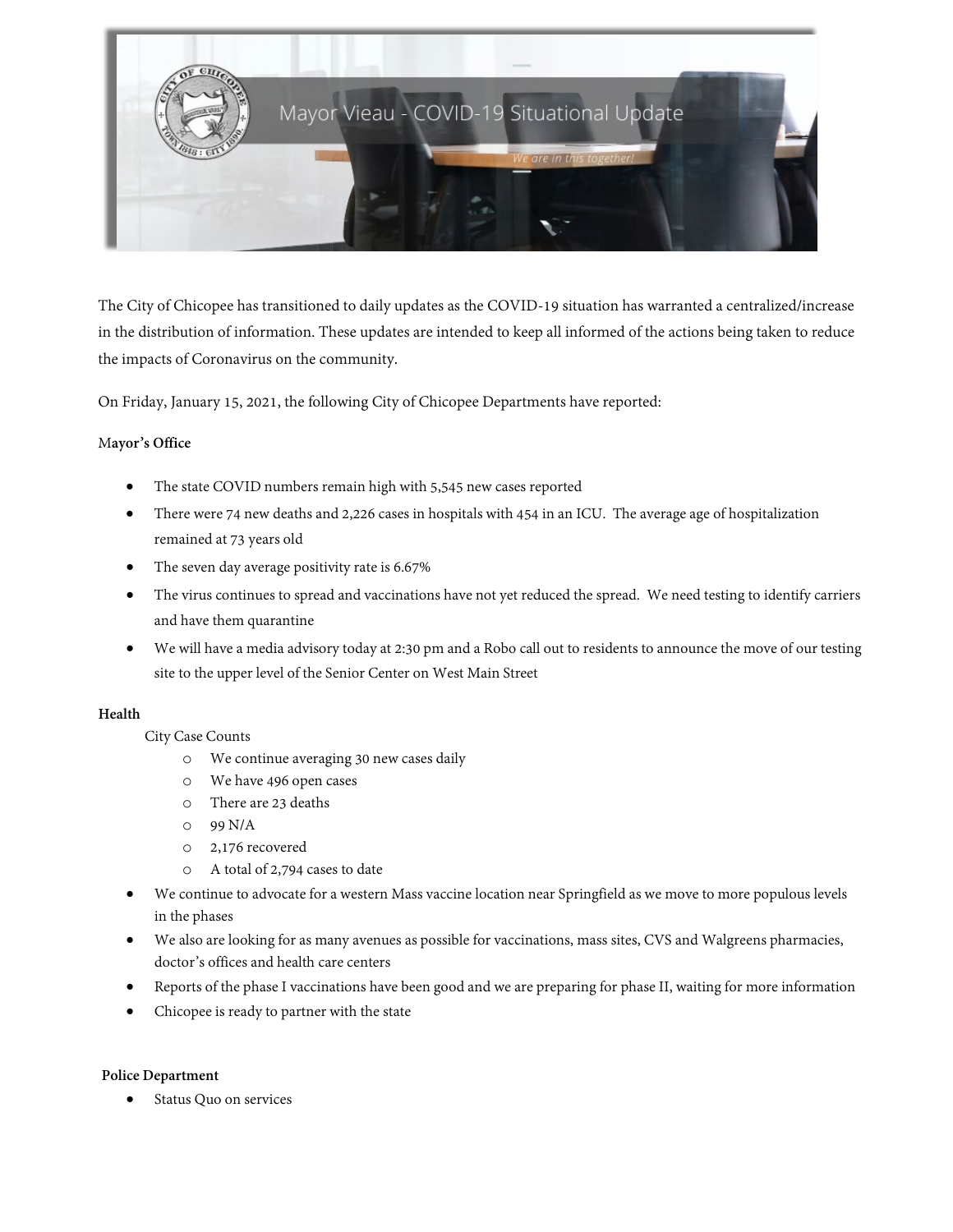- We had two officers react to the vaccines and they are good now
- Several officers who were exposed to the virus were tested and results were negative

### **Fire Department**

- Status quo on services and four firefighters returned
- One firefighter is in the hospital but is doing better

#### **Emergency Management**

- Services and staffing are status quo
- Have relocated the test center to the Senior Center and working with the vaccination task force

### **Safety**

- Status Quo on staffing
- Had a staff member out on quarantine and has returned to work

## **DPW**

- Status quo on staffing
- One staff member out on quarantine will return Tuesday

## **COA**

- Status Quo on staff
- We are ready for next week with safeguards and protocols in place

## **Human Resources**

• Status Quo on services